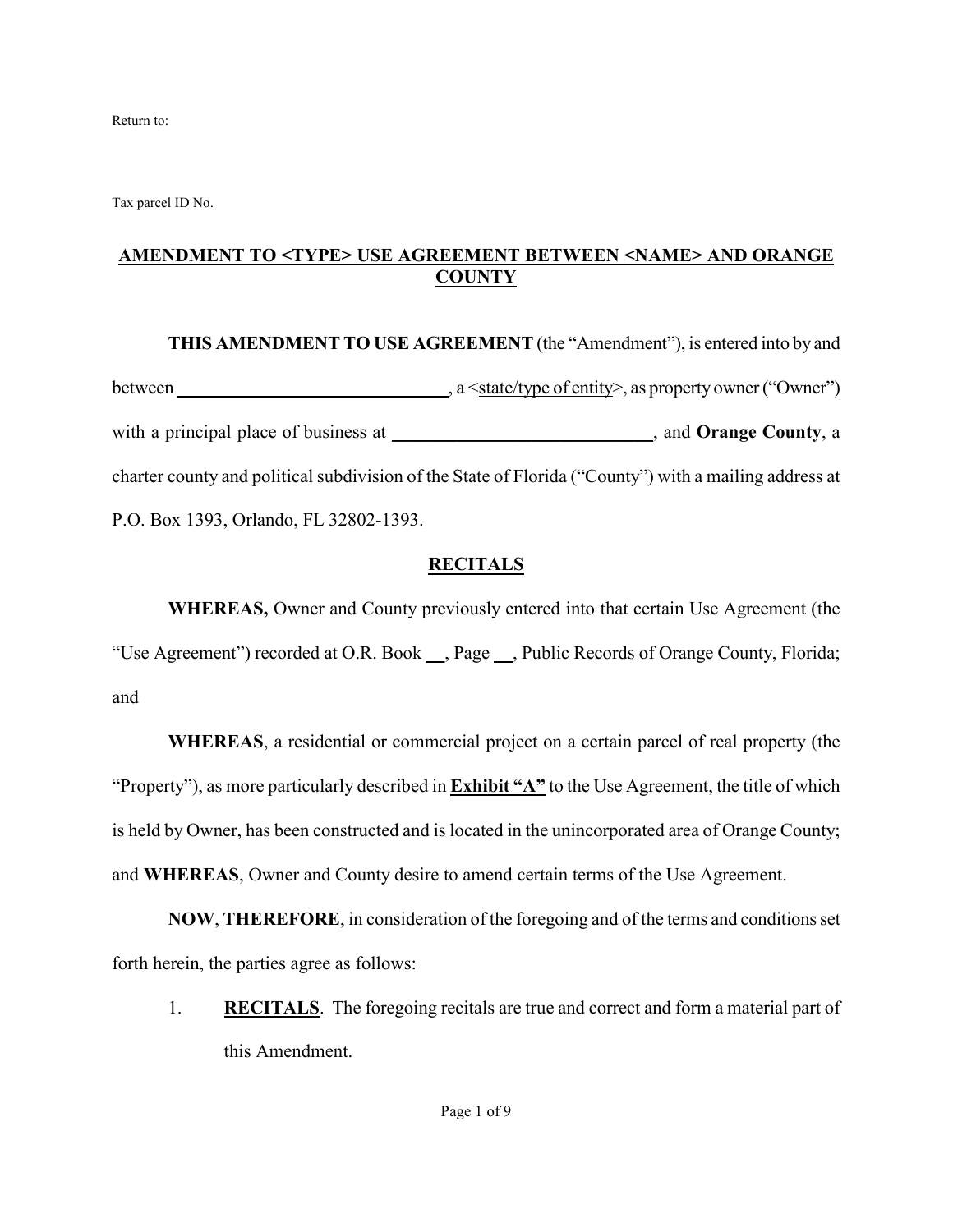> 2. **AMENDMENT**. Section \_ of the Use Agreement is hereby amended by <addition of language, substitution of language, etc.>.

> > $-OR-$

**Exhibit "** " to the Use Agreement is hereby deleted and replaced with **Exhibit "** " attached hereto and incorporated herein by this reference.

- 3. **ORIGINAL TERMS.** Other than as noted above, all of the original terms and conditions of the Use Agreement shall remain in place and in full force and effect.
- 4. **RECORDING**. This Amendment shall be recorded in the Public Records of Orange County, Florida within thirty (30) days of its execution. Promptly upon execution of this Amendment, Owner shall pay to County an amount equal to the applicable cost of recording this Amendment in the Public Records of Orange County, Florida.
- 5. **COVENANTS RUNNING WITH THE LAND**. The provisions of this Amendment shall constitute covenants running with the land or an equitable servitude upon the land, as the case may be, applicable to all of the Property, as that term is defined in the Use Agreement, or any portion thereof. Furthermore, this Amendment shall be binding on all parties having any right, title, or interest in the Property or any portion thereof, and their heirs, personal representatives, successors, and assigns. Owner declares that the Property, or any portion thereof, shall be held, sold, and conveyed subject to the provisions of the Use Agreement and of this Amendment. This Amendment shall inure to the benefit of and be enforceable by County and its respective legal representatives, successors, and assigns.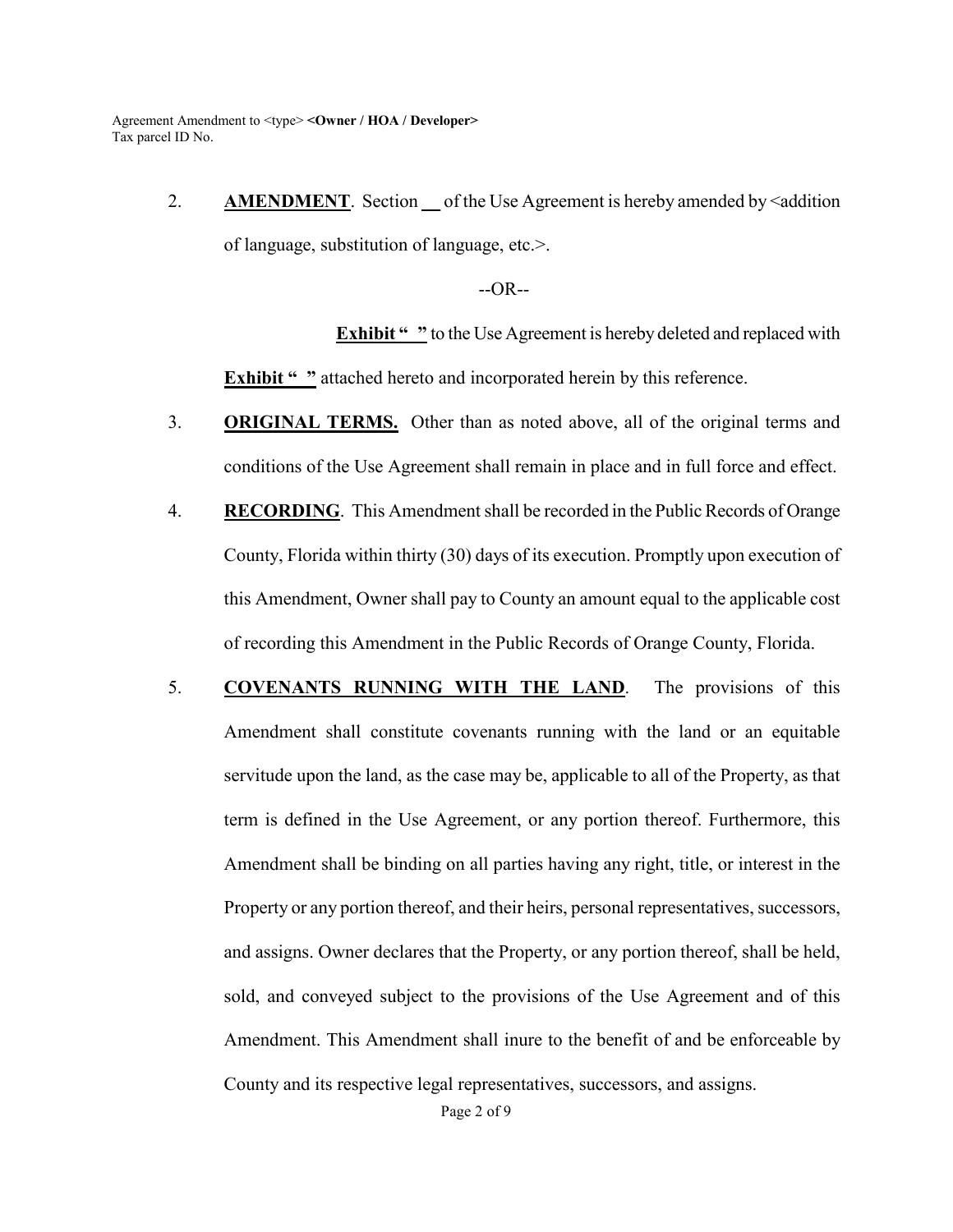- 6. **DURATION**. The provisions, restrictions, and covenants of this Amendment shall run with and bind the land for a period of twenty-five (25) years from the date this Amendment is recorded in the Public Records of Orange County, Florida. Thereafter, this Amendment shall be automatically extended for successive periods of ten (10) years each, unless a written instrument agreeing to revoke said provisions, restrictions, and covenants is approved by a majority of the Orange County Board of County Commissioners and Owner. No such agreement to revoke shall be effective until said written instrument has been signed, acknowledged, and recorded in the Public Records of Orange County, Florida. Notwithstanding any of the above provisions, County shall have the right to cancel this Amendment upon thirty (30) days prior written notice to Owner. No such cancellation shall be effective until a written instrument has been executed and acknowledged by the Board of County Commissioners and recorded in the Public Records of Orange County, Florida.
- 7. **COMPLIANCE WITH APPLICABLE LAWS**. Owner shall comply with all applicable state laws and county ordinances, including the Orange County Right-of-Way Utilization Regulations.
- 8. **DISCLAIMER OF COUNTY RESPONSIBILITY**. Nothing contained herein shall create any obligation on the part of County to maintain or participate in the maintenance of the Improvement(s), as defined in the Use Agreement.
- 9. **EFFECTIVE DATE**. This Amendment shall take effect upon being recorded in the Public Records of Orange County, Florida.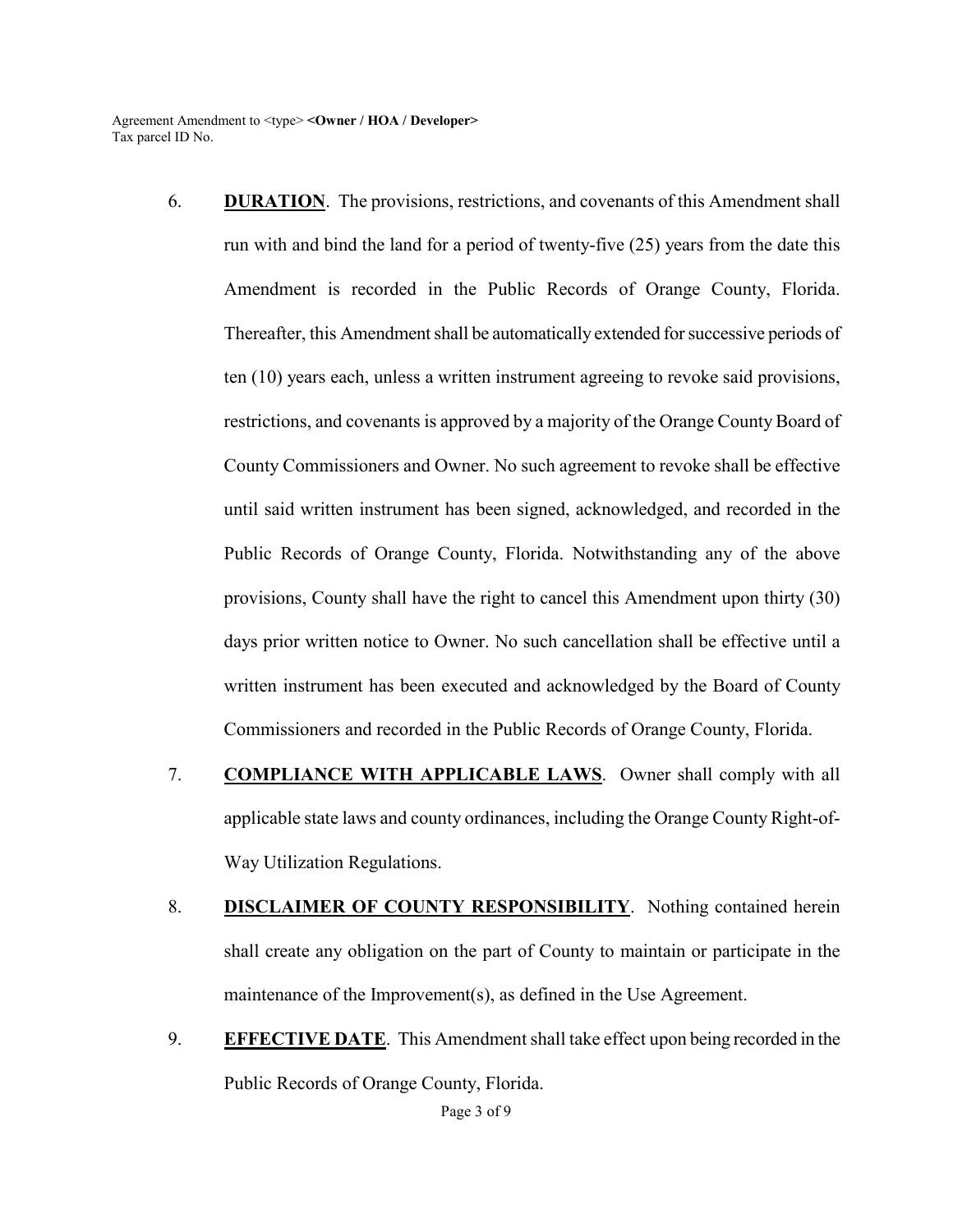**IN WITNESS WHEREOF**, the parties have caused this Agreement to be duly executed

by their respective duly authorized representatives on the dates set forth below.

### **COUNTY**

ORANGE COUNTY, FLORIDA By: Board of County Commissioners

By: \_\_\_\_\_\_\_\_\_\_\_\_\_\_\_\_\_\_\_\_\_\_\_\_\_\_

 **Jerry L. Demings** Orange County Mayor

Date: \_\_\_\_\_\_\_\_\_\_\_\_\_\_\_\_\_\_\_\_\_\_\_\_\_

ATTEST: Phil Diamond, CPA, County Comptroller As Clerk of the Board of County Commissioners

By:  $\_$ 

 Deputy Clerk \_\_\_\_\_\_\_\_\_\_\_\_\_\_\_\_\_\_\_\_\_\_\_\_\_\_\_\_\_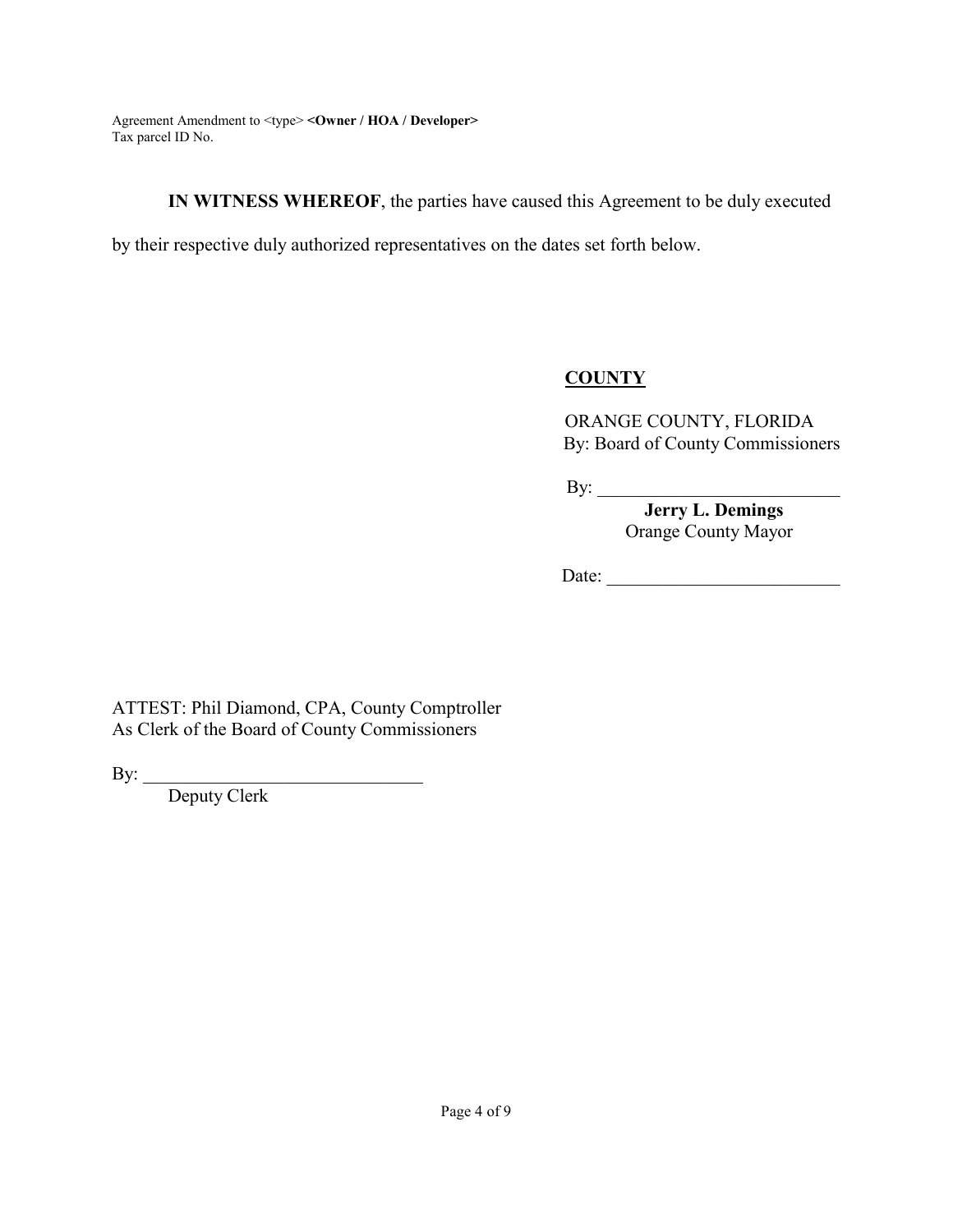I hereby acknowledge receipt of this notice and further acknowledge that I have read and

understand all of the provisions contained herein.

#### **OWNER**

By: \_\_\_\_\_\_\_\_\_\_\_\_\_\_\_\_\_\_\_\_\_\_\_\_\_\_\_\_\_\_\_\_

Print Name:

WITNESS: WITNESS:

Print Name: \_\_\_\_\_\_\_\_\_\_\_\_\_\_\_\_\_\_\_\_\_ Print Name:

# **STATE OF \_\_\_\_\_\_\_\_\_\_\_\_\_\_\_\_\_\_\_\_ COUNTY OF \_\_\_\_\_\_\_\_\_\_\_\_\_\_\_\_\_\_**

The foregoing instrument was acknowledged before me **by means of physical presence / online notarization**, this **(date)** by **(name of person acknowledging)**, who is personally known to me or has produced **(type of identification)**, as identification.

> \_\_\_\_\_\_\_\_\_\_\_\_\_\_\_\_\_\_\_\_\_\_\_\_\_\_\_\_\_\_\_\_\_\_\_\_\_ Signature of person taking acknowledgement Name typed, printed or stamped: **\_\_\_\_\_\_\_\_\_\_\_\_\_\_\_\_\_\_\_\_\_** Tittle or rank**: \_\_\_\_\_\_\_\_\_\_\_\_\_\_\_\_\_\_\_\_\_\_\_\_**

Page 5 of 9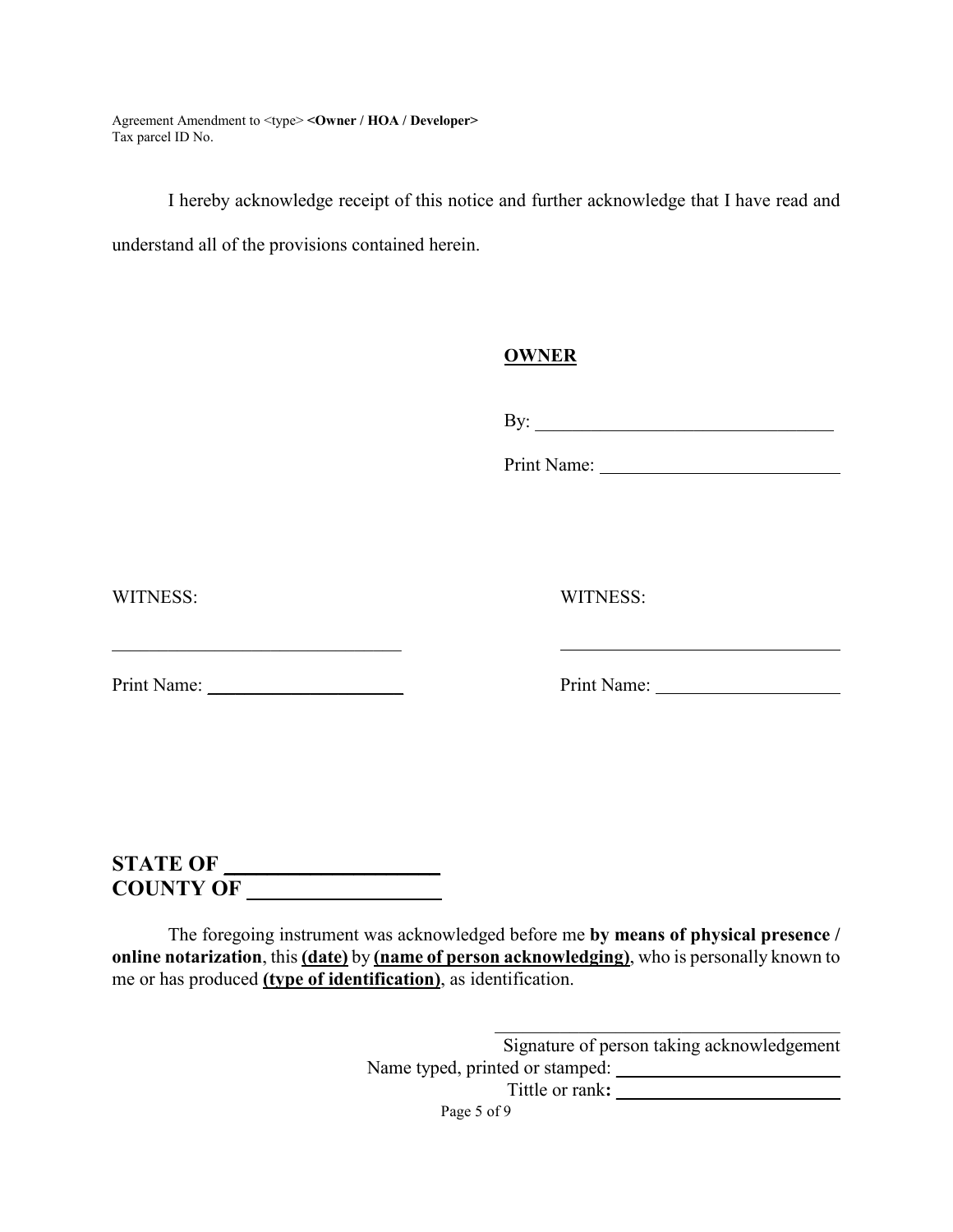I hereby acknowledge receipt of this notice and further acknowledge that I have read and

understand all of the provisions contained herein.

#### **OWNER**

By: \_\_\_\_\_\_\_\_\_\_\_\_\_\_\_\_\_\_\_\_\_\_\_\_\_\_\_\_\_\_\_\_

Print Name:

WITNESS: WITNESS:

Print Name: \_\_\_\_\_\_\_\_\_\_\_\_\_\_\_\_\_\_\_\_\_ Print Name:

# **STATE OF \_\_\_\_\_\_\_\_\_\_\_\_\_\_\_\_\_\_\_\_ COUNTY OF \_\_\_\_\_\_\_\_\_\_\_\_\_\_\_\_\_\_**

The foregoing instrument was acknowledged before me **by means of physical presence / online notarization**, this **(date)** by **(name of person acknowledging)**, who is personally known to me or has produced **(type of identification)**, as identification.

> \_\_\_\_\_\_\_\_\_\_\_\_\_\_\_\_\_\_\_\_\_\_\_\_\_\_\_\_\_\_\_\_\_\_\_\_\_ Signature of person taking acknowledgement Name typed, printed or stamped: **\_\_\_\_\_\_\_\_\_\_\_\_\_\_\_\_\_\_\_\_\_** Tittle or rank**: \_\_\_\_\_\_\_\_\_\_\_\_\_\_\_\_\_\_\_\_\_\_\_\_**

Page 6 of 9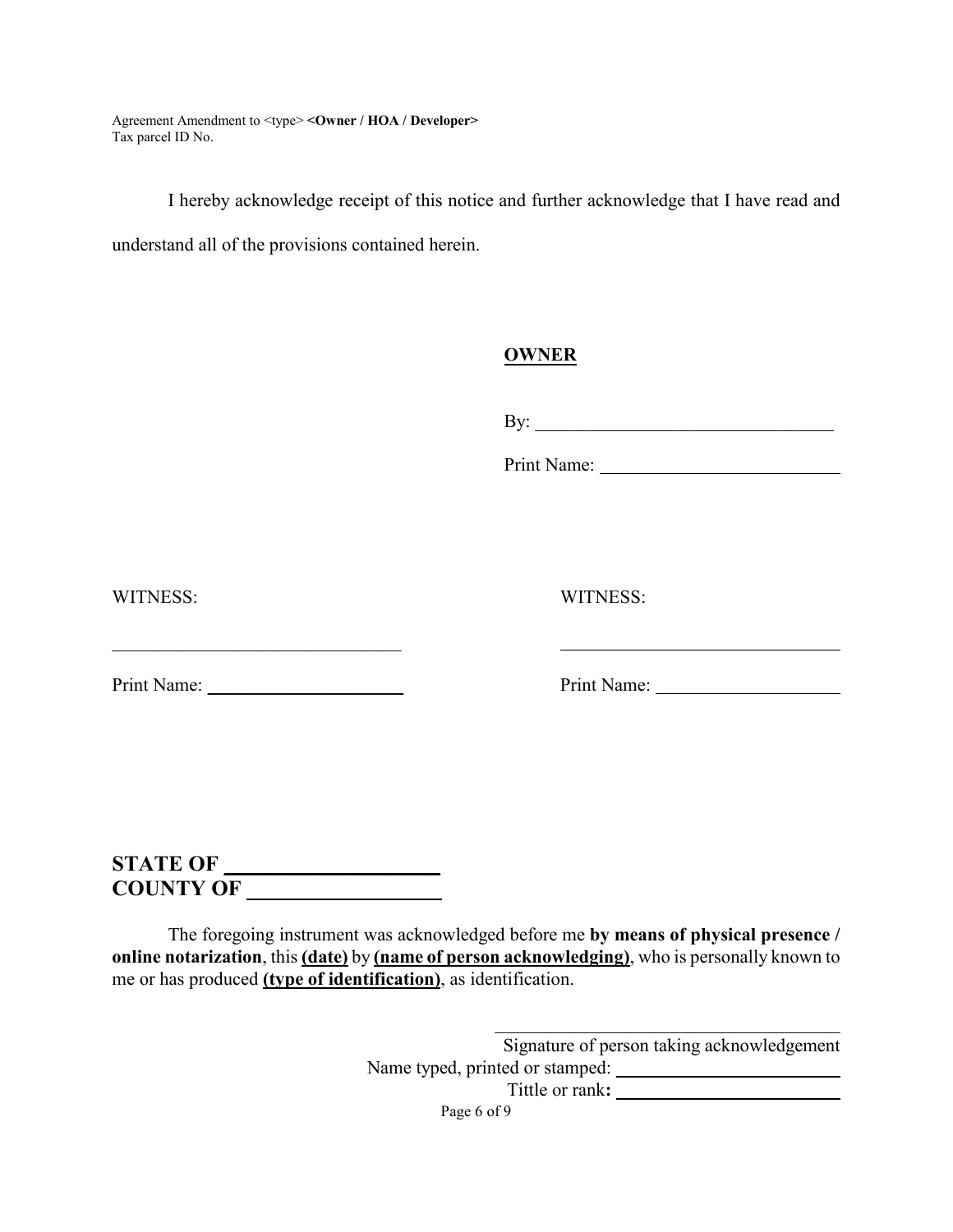#### **DEVELOPER**

| <name developer="" of=""></name>                 |
|--------------------------------------------------|
| a <state and="" entity="" of="" type=""></state> |
|                                                  |
| By: $\qquad \qquad$                              |
|                                                  |
|                                                  |
| Title:                                           |
|                                                  |
|                                                  |
|                                                  |
| <b>WITNESS:</b>                                  |
|                                                  |
|                                                  |
|                                                  |
| Print Name:                                      |
|                                                  |

WITNESS:

Print Name: \_\_\_\_\_\_\_\_\_\_\_\_\_\_\_\_\_\_\_\_\_ Print Name:

 $\mathcal{L}_\text{max}$  , and the set of the set of the set of the set of the set of the set of the set of the set of the set of the set of the set of the set of the set of the set of the set of the set of the set of the set of the

**STATE OF \_\_\_\_\_\_\_\_\_\_\_\_\_\_\_\_\_\_\_\_ COUNTY OF \_\_\_\_\_\_\_\_\_\_\_\_\_\_\_\_\_\_** 

The foregoing instrument was acknowledged before me **by means of physical presence / online notarization**, this **(date)** by **(name of member, manager, officer or agent)**, **(title of member, manger, officer or agent)** of **(name of company acknowledging)**, a **(state or place of formation)** limited liability company, on behalf of the corporation, who is personally known to me or has produced **(type of identification)**, as identification.

> Signature of person taking acknowledgement Name typed, printed or stamped: Tittle or rank**:**

\_\_\_\_\_\_\_\_\_\_\_\_\_\_\_\_\_\_\_\_\_\_\_\_\_\_\_\_\_\_\_\_\_\_\_\_\_

Page 7 of 9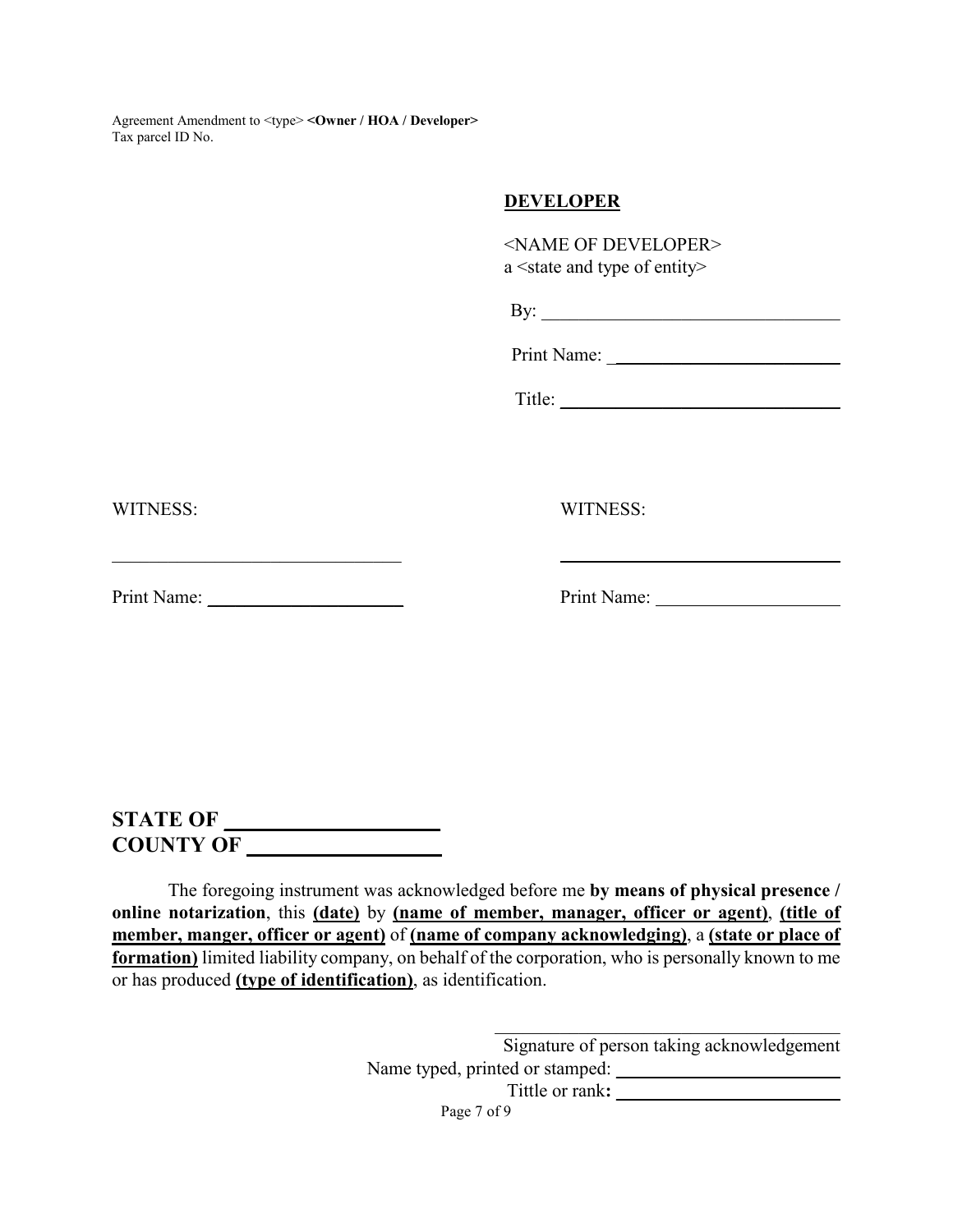#### **ASSOCIATION**

<NAME OF HOA> Homeowners' Association, Inc.

|--|

Print Name:

Title: \_\_\_\_\_\_\_\_\_\_\_\_\_\_\_\_\_\_\_\_\_\_\_\_\_\_\_\_\_\_

WITNESS: WITNESS:

 $\mathcal{L}_\text{max}$  , and the set of the set of the set of the set of the set of the set of the set of the set of the set of the set of the set of the set of the set of the set of the set of the set of the set of the set of the

Print Name: \_\_\_\_\_\_\_\_\_\_\_\_\_\_\_\_\_\_\_\_\_ Print Name:

**STATE OF \_\_\_\_\_\_\_\_\_\_\_\_\_\_\_\_\_\_\_\_ COUNTY OF \_\_\_\_\_\_\_\_\_\_\_\_\_\_\_\_\_\_** 

The foregoing instrument was acknowledged before me **by means of physical presence / online notarization**, this **(date)** by **(name of officer or agent)**, **(title of officer or agent)** of **(name of corporation acknowledging)**, a **(state or place of incorporation)** corporation, on behalf of the corporation, who is personally known to me or has produced **(type of identification)**, as identification.

> Signature of person taking acknowledgement Name typed, printed or stamped: **\_\_\_\_\_\_\_\_\_\_\_\_\_\_\_\_\_\_\_\_\_\_\_\_**  Tittle or rank**: \_\_\_\_\_\_\_\_\_\_\_\_\_\_\_\_\_\_\_\_\_\_\_\_**

Page 8 of 9